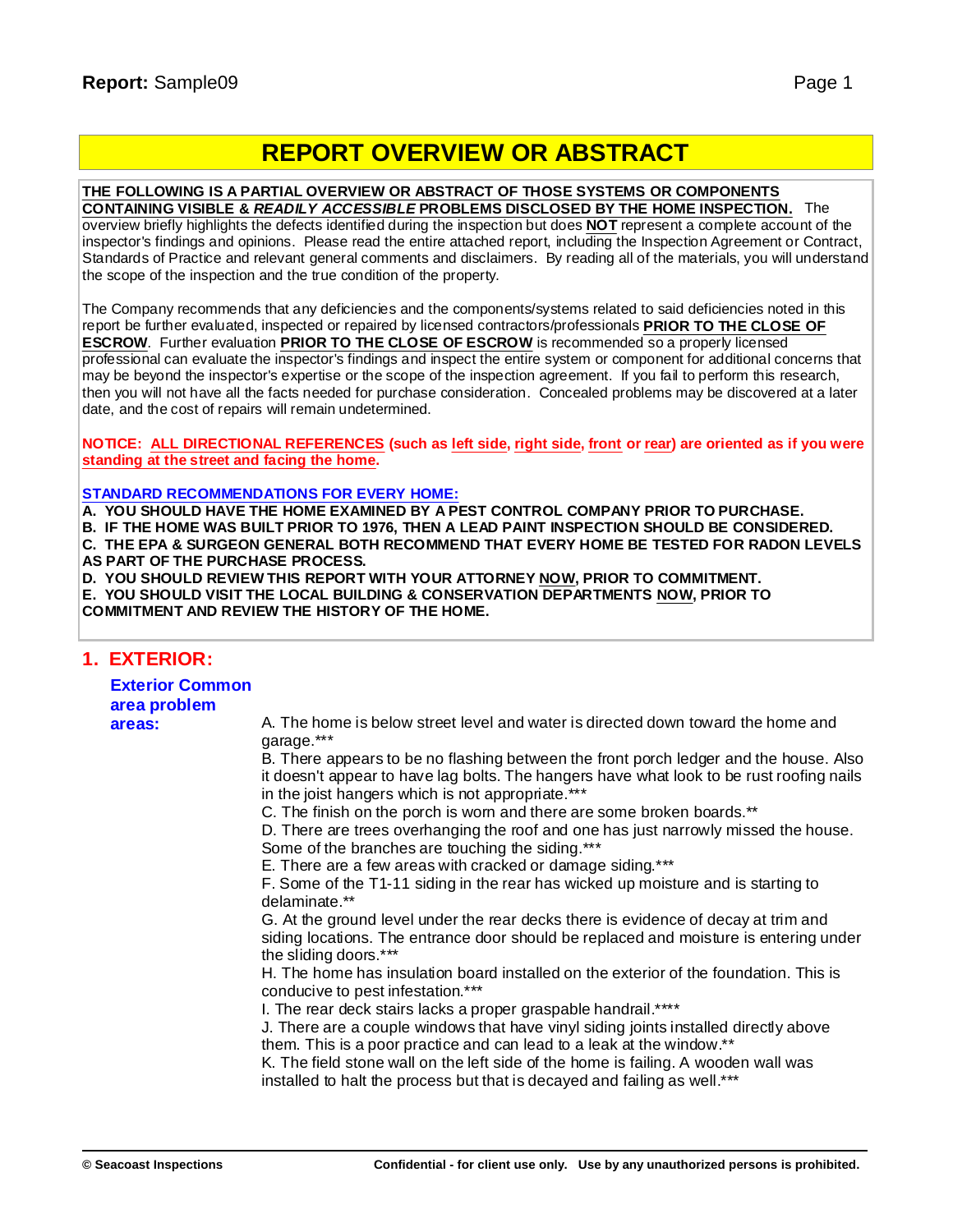## **2. ROOF, CHIMNEY, GUTTERS:**

| <b>Problem areas of</b> |
|-------------------------|
| roof, gutters, or       |
| chimney:                |

**chimney:** A. The chimney is missing a rain cap. We can see stains in the basement at the clean out from moisture getting inside. Also there is efflorescent on the chimney inside the attic.\*\*\*

B. Facing the front of the house the right side ridge cap is missing and now open to the attic. We could see straight out from inside and it was just starting to rain in.\*\*\* C. Downspouts discharge to close to the foundation.\*\*\*

D. Missing kickout flashing where roof meets side walls.\*\*

#### **3. GARAGE:**

**Garage problem**

**areas:** A. Home lacks a complete fire shield.\*\*\*\*

B. Aluminum trim around the garage is dented from being hit.\*\*

### **4. HEATING SYSTEM & COOLING SYSTEMS:**

#### **Heating & Cooling system problems:** A. There are multiple minor leaks at the boiler system. Both some pipe fittings and gaskets will need to be replaced.Also an air vent is leaking.\*\*\* B. The boiler has not been serviced in a while. I recommend you have it cleaned and serviced by an oil technician.\*\*\*

C. The backflow preventer next to the boiler is missing an extension pipe.

#### **5. ELECTRICAL SYSTEM:**

#### **Electrical system**

- **problems:** A. There are dead ended wires sticking out of the wall at the water storage tank.\*\*\*\*
	- B. There are poorly installed wires touching plumbing pipes.\*\*\*\*

C. There are covers on outlets and switches missing. Also there are some open junction boxes.\*\*\*\*

D. The service entrance cable leading into the meter box is not installed in conduit and it not properly secured to the house.\*\*

## **6. PLUMBING SYSTEM & HOT WATER HEATER:**

| <b>Problems with</b> |
|----------------------|
| plumbing system      |
| or hot water         |
| heater:              |

A. Home has a fire protection and sprinkler system that are not tested during a home inspection. There is some stains near sprinkler heads there is a potential for leaks in this system and it should be further inspected by a fire sprinkler company. I would try the phone number on the control box first.\*\*\*

B. At time of first inspection plumbing system is shut down because some supply pipes had burst.\*\*\*

C. Pressure gage above the hot water tank is broken.\*\*\*